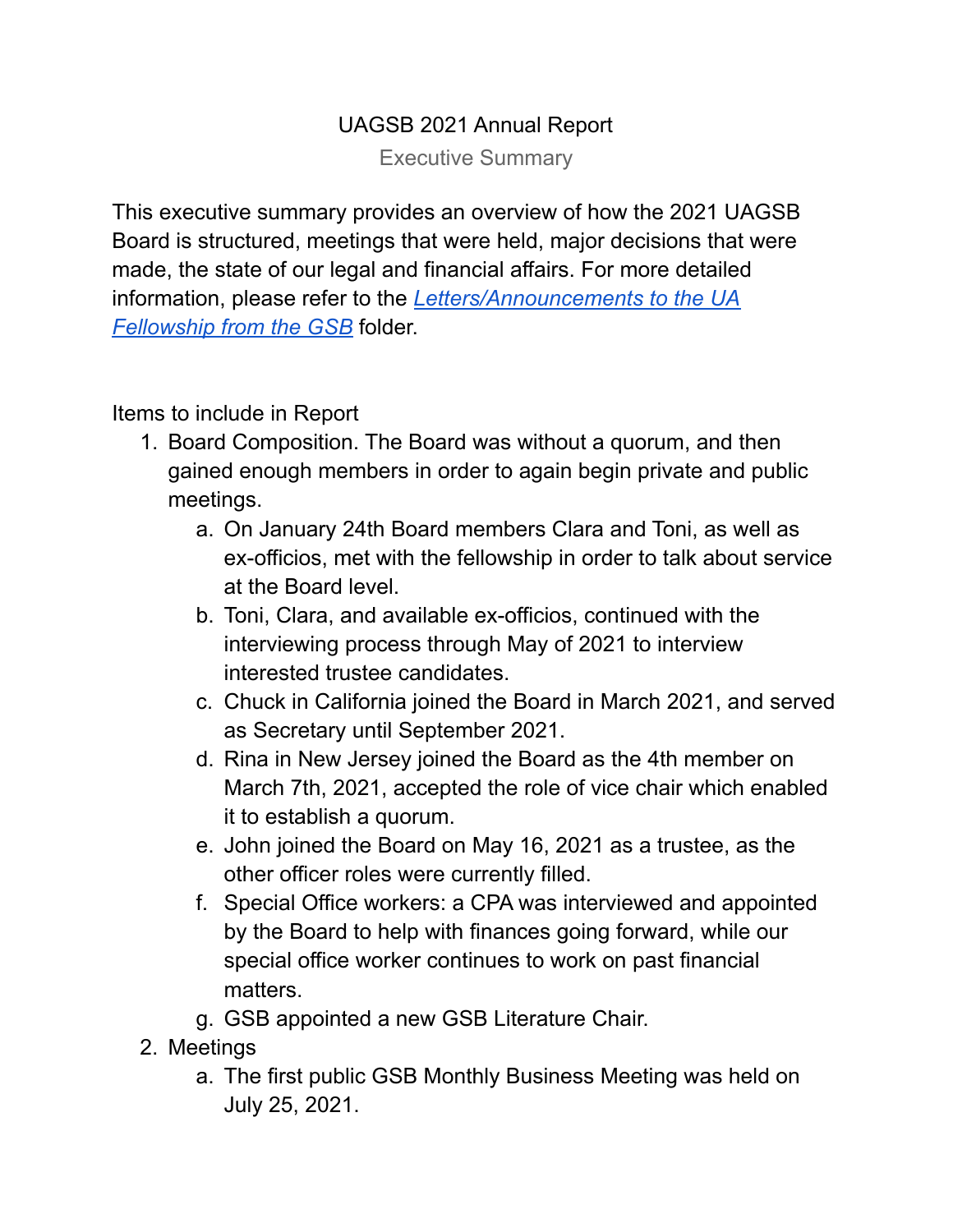- b. In July 2021 the Board and Committees then submitted their 2020 Annual Reports.
- c. Monthly public business meetings continued until November 2021.
- d. In December 2021, due to holiday schedules, a quorum could not be established in order to hold the public monthly business meeting.
- e. Members of the GSB met regularly with the special office worker and the CPA to reconcile our financial records.
- 3. Major Decisions
	- a. In March, the Board opened a scholarship fund account separate from the World Service Conference account for better recordkeeping and clarity.
	- b. The old bank account was closed, as there were checkbooks from that account that reportedly could not be found. The current Board chair then opened a new checking account.
	- c. The UAGSB responded to queries from the fellowship in letters published on May 2, August 21, October 3, 2021 and October 24, 2021. The World Service Conference was postponed from 2021 to 2022 and outlined the reasons why in each letter.
	- d. The GSB maintained UA's membership in New York Council of Nonprofits (NYCON), as part of our service commitment and our legal and fiduciary responsibilities. This enables the GSB to keep the fellowship aware of any potential vulnerabilities in these areas.
	- e. UAGSB sought legal counsel from NYCON, a service which is covered by the \$80 yearly membership fee. NYCON advised UAGSB, and subsequently the GSB then conveyed to the fellowship that the GSRC was operating outside of the legal and financial parameters of New York State Non-Profit Law and the UA bylaws.
- 4. Financial and Legal
	- a. In November 2021, our special office worker, who had served in the capacity of bookkeeping for the past and current board, released a statement about the management of UA finances.